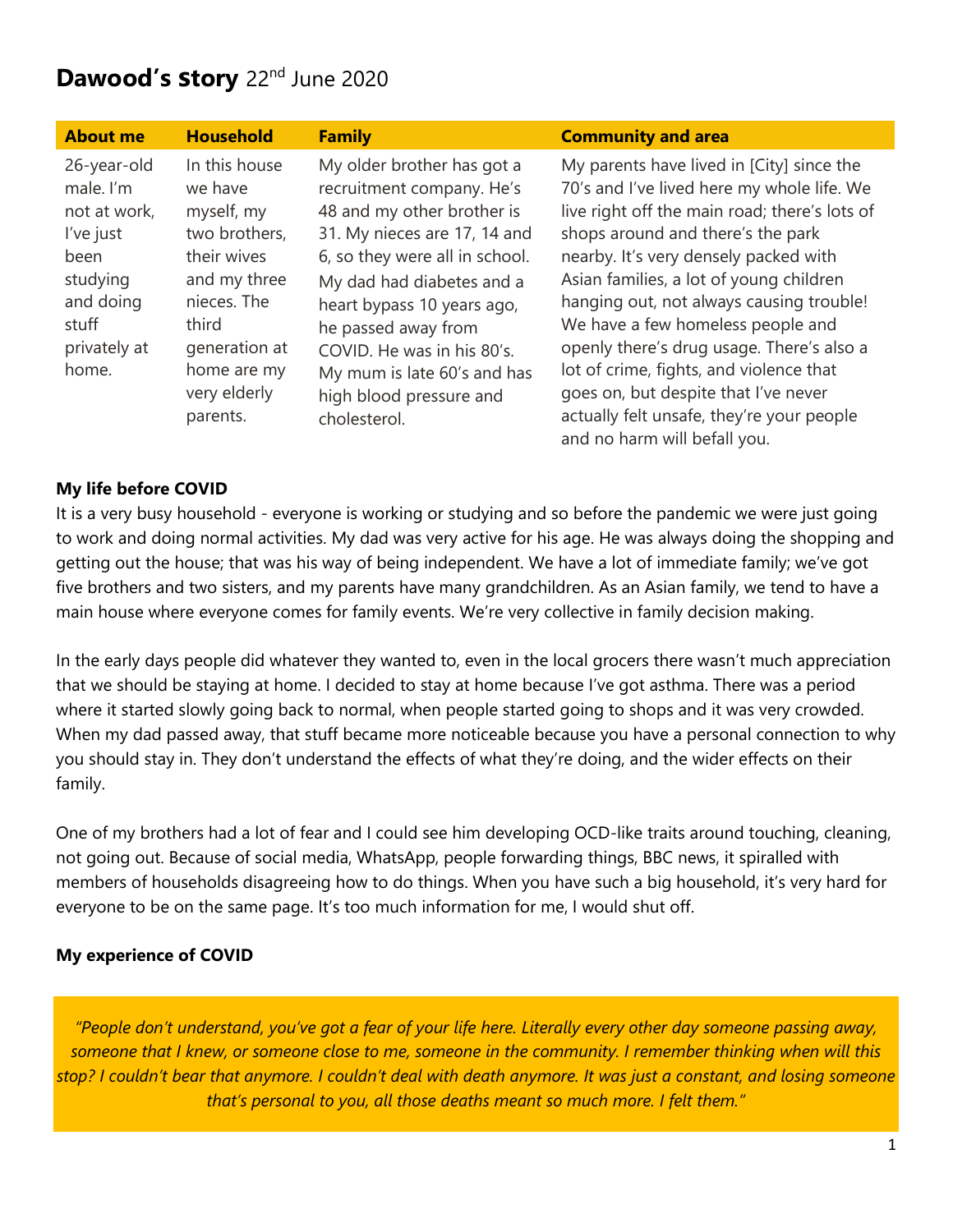I was on holiday in Fez in February and on the flight back we saw signs addressed to people from China. The Government knew two months in advance what was happening, but they were putting out regulations and rules like guesswork. So there was a lot of anger and frustration. China, Turkey and Morocco all had a quarantine, lockdown, curfew and no questions asked. Here, the lockdown only happened when the deaths were increasing so much, they were almost forced to do it.

In March, my nieces had mild symptoms but at the time we didn't know what all these symptoms were. She felt weak, very high fever, body pains, coughing, then it kind of faded away, and it was just like a normal cold. No one really thought about it.

In mid-March I got my own symptoms - I started getting a really high fever, sweating, coughing, shivers, muscle pain, body, all of that. I tried to stay in my room as much as I could and because I've got asthma, I was really monitoring my breathing. In this house, it was very difficult to maintain self-isolation.

It was one of the first times ever where I actually thought of death. It's surreal facing your own mortality and feeling trapped in your house. But by day thirteen I didn't feel that bad.

By then my dad was starting to feel unwell as well. We hadn't concluded it was COVID because he had a lot of other health issues. He had a fever and he was getting pains and difficulty seeing things. That was when we realised, this is in our house. We didn't know how to deal with the situation. There was a fear of mum catching it, but being in an Asian family, you can't stop an elderly couple from caring for each other. She kind of forgot about her own symptoms because she was so engrossed trying to help dad. My sister-in-law was bedridden, really high temperature, bodily pains, she lost her appetite and went into full isolation. My dad didn't allow anyone to come to the house, which was a massive thing for him. A big benefit of having a big Asian family, is you have that support network of family and friends for shopping.

We were monitoring my dad's breathing and one of my friends, a doctor, was advising me. We called the ambulance three times in that week. Once they came to see my dad and said he was stable and left. Another time they didn't actually come out. On the 27<sup>th</sup> March he got really bad around 11pm at night. The ambulance came and put an oxygen mask on him. They were very calm, there was no urgency. They even asked us 'what do you want us to do?', we just said 'we really need your help'. My brother was reluctant to let my dad go to hospital. We'd heard the news about how overwhelmed the NHS is, and rumours about bad practice, so there was fear.

The ambulance staff told us no one can go with him, no one can visit, which we didn't tell dad because he wouldn't have gone. As an Asian family, you don't let your parents go to the hospital on their own, especially when English isn't their first language, but we had no choice.

The next morning, the doctors called and said his chances were 50:50. What has happened in that period of time that he'd declined so rapidly? It was very hard to process.

In the afternoon they said he most likely had COVID. Then we realised the severity of the situation and my brother said we need to think about a funeral. It was very surreal. Just before sunset we got a call that he's